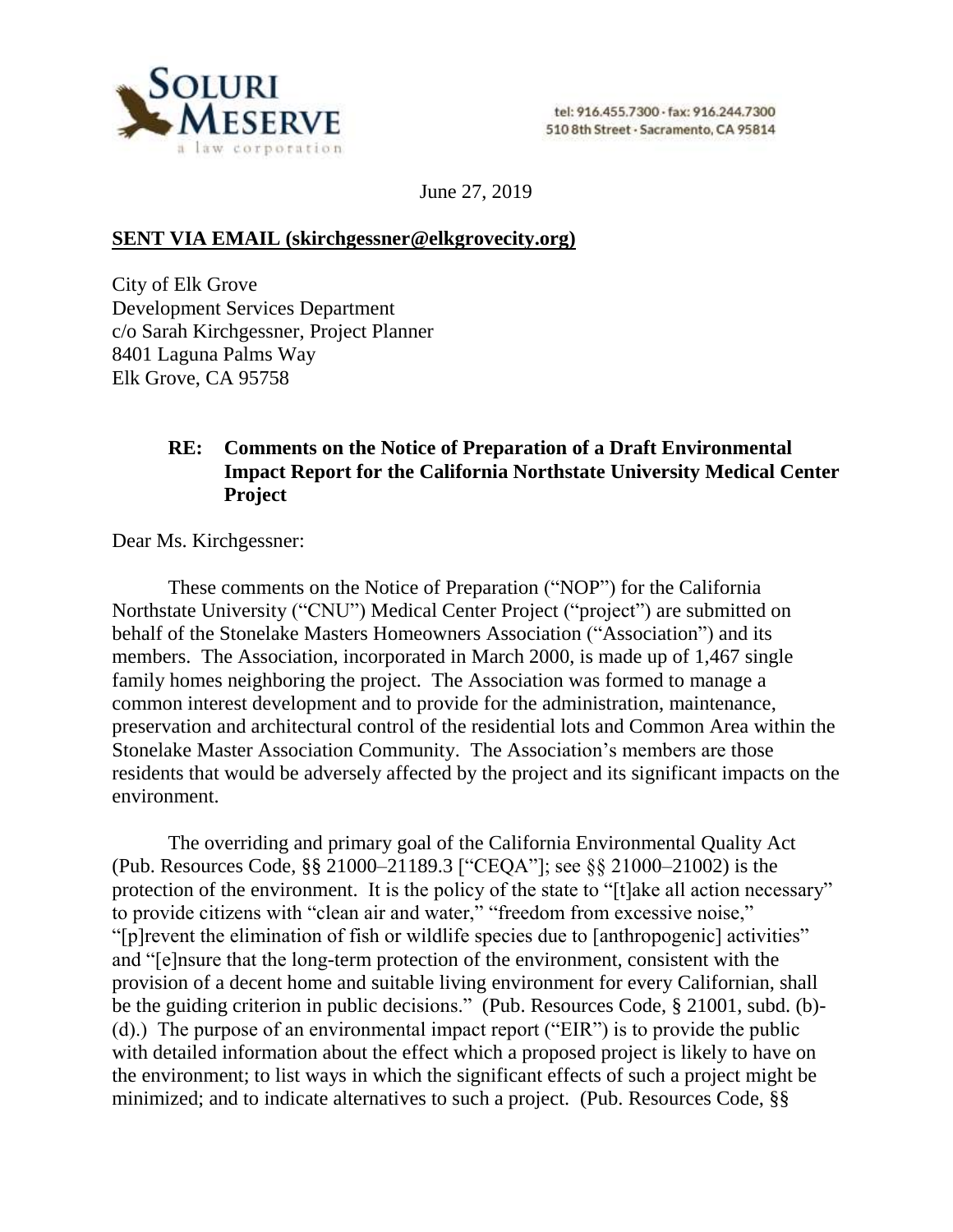City of Elk Grove, Development Services Department Sarah Kirchgessner, Project Planner June 27, 2019 Page 2 of 4

21061, 21002.1, subd. (a).) The City of Elk Grove's ("City") EIR for the project must disclose and fully analyze all of the project's potentially significant impacts.

At this time, the Association seeks clarification of specific project elements that are not described in the NOP or the project application documents. The Association has also sought to obtain documents regarding the project through the California Public Records Act process, but the City has stated the records will not be provided until after the due date for comments on the NOP.

To facilitate the public process, the City should, at a minimum, make project application materials submitted by CNU available to the public. Currently, the only materials available on the City's website are a brief project description, and incomplete project blueprints.<sup>1</sup> According to the City, CNU has failed to provide a complete application. Without a complete project application, clear comments on the scope of environmental review are impaired.

As the City acknowledges on its frequently asked questions ("FAQ") page for the project, the public has significant concerns over the scope of CNU's plans for the project  $\sinh^2 A$  recent Sacramento Bee article detailed email exchanges between the City and CNU officials that centered on the development of a "bio wet lab" on or near the CNU campus. (Yoon-Hendricks, *Private medical school asked Elk Grove to provide financing for \$750M hospital, emails show*, Sacramento Bee (April 5, 2019).) While the City's website expressly denies the creation of a bio-tech district, it does not mention a laboratory of any type. CNU's project plans are unclear as to all of the possible activities that would occur at or near the medical campus. The type of lab activities CNU intends to conduct on the project site, and any other type of activities that could involve dangerous chemicals or hazardous waste, must be fully disclosed for complete review to be conducted. Further, the City should disclose whether there are reasonably foreseeable future projects that would include a wet chemistry lab or a bio-tech district.

The project will purportedly be developed in three phases. However, CNU's project description, as well as the NOP, fails to provide a timeline of the project's proposed phased development. The only relevant information provided is on the FAQ

 $\overline{a}$ 1

http://www.elkgrovecity.org/city\_hall/departments\_divisions/planning/current\_developm ent projects/california northstate university hospital/documents visuals 2

http://www.elkgrovecity.org/city\_hall/departments\_divisions/planning/current\_developm ent\_projects/california\_northstate\_university\_hospital/frequently\_asked\_questions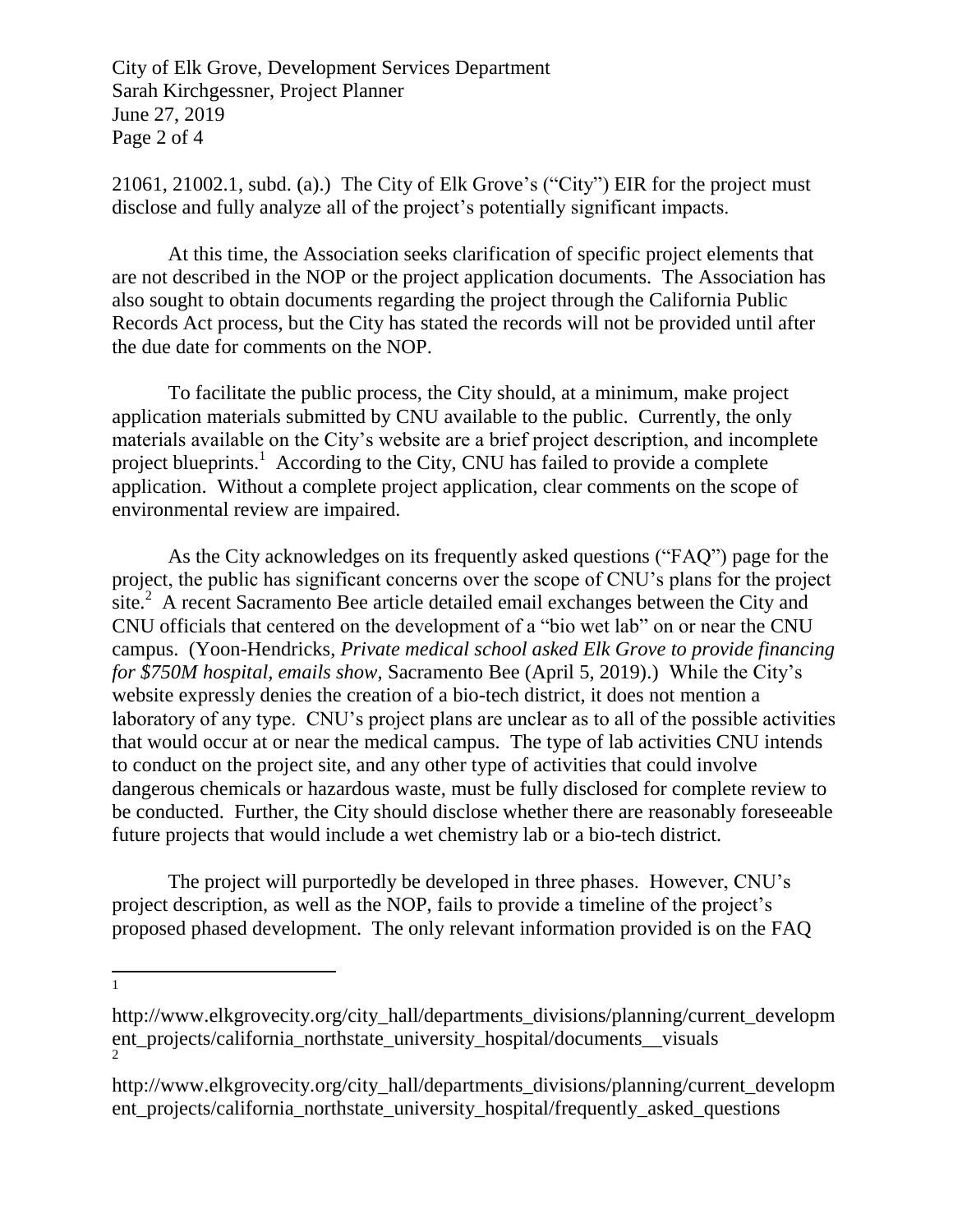City of Elk Grove, Development Services Department Sarah Kirchgessner, Project Planner June 27, 2019 Page 3 of 4

page, which states construction would begin in 2020, and the hospital would open in 2022. The City should provide an approximate timeline for each phase of development so that the public can better understand the associated environmental impacts of each phase. The EIR should also provide detailed analysis of each phase's distinct impacts.

The Association and other members of the public have concerns about the project's impacts on the greater Elk Grove area and Stone Lakes National Wildlife Refuge ("the Refuge"). The design of the project would cause potentially significant effects. The height and reflective materials of the hospital would create a risk of bird strikes from birds in and nearby the Refuge, including Fully Protected Species such as the Greater sandhill crane. (Fish & G. Code, § 3511.) Additionally, as noted by one commenter at the June 25, 2019 scoping meeting, the reflective nature of the hospital could create a glare and heat risk for nearby residents, drivers, and those on the campus.

The project includes the addition of 3,390 parking spots, and would presumably cause a staggering increase in traffic. Along with regular traffic, emergency vehicles traveling to and from the hospital, such as helicopters, ambulances, fire trucks, and police vehicles, would create noise impacts for nearby sensitive receptors. Helicopters would additionally pose a threat to birds in and near the Refuge. All of the vehicle traffic generated by the project would cause impacts to air quality, potentially harming sensitive receptors and Refuge wildlife. The City must be cognizant of and analyze all of the project's potential impacts on natural and human environment.

Additionally, both CNU's and the NOP's descriptions do not provide adequate detail of the demolition activities required to build the project. The EIR must include sufficient information and analysis of the planned demolition of existing buildings and address the potential waste of resources caused by demolishing existing structures.

Last, the project would undoubtedly require a significant amount of energy and utility resources. CNU's and the NOP's project descriptions make no mention of the project's energy consumption nor any other infrastructure changes that may be necessary. The EIR must disclose and analyze the project's energy consumption, as well as any infrastructure activities that would be required.